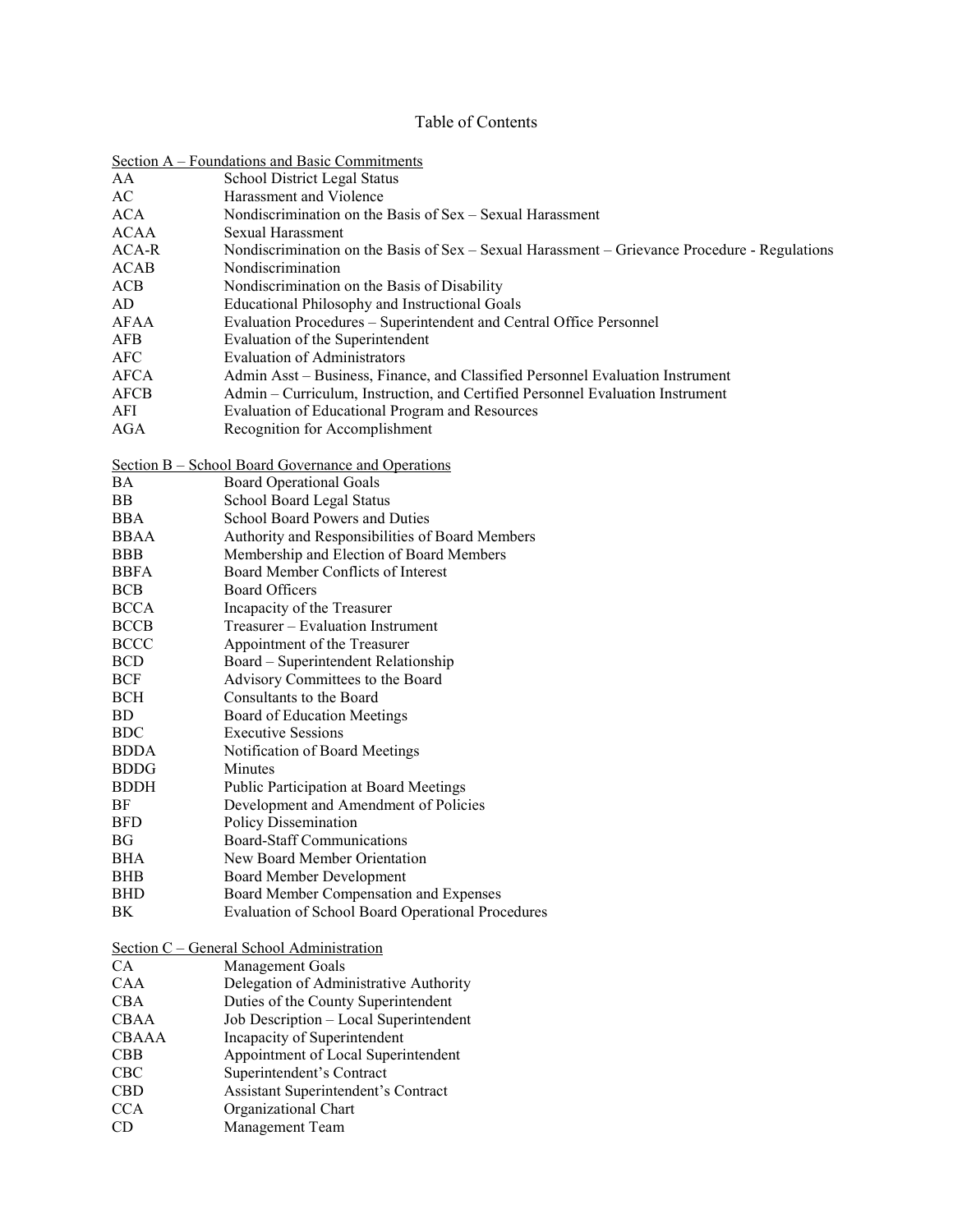| CDB                           | Job Description - Administrative Asst. for Curriculum, State and Federal Programs and<br><b>Certificated Personnel</b> |
|-------------------------------|------------------------------------------------------------------------------------------------------------------------|
| <b>CDD</b>                    | Job Description - Secondary, Middle School and Elementary Principals                                                   |
| <b>CDDA</b>                   | Job Description - Assistant Principals                                                                                 |
| CGC                           | State and Federal Programs Administration                                                                              |
| CHA                           | Development of Administrative Regulations                                                                              |
| <b>CHCA</b>                   | Approval of Handbooks and Directives                                                                                   |
|                               |                                                                                                                        |
| Section D – Fiscal Management |                                                                                                                        |
| DA                            | <b>Fiscal Management Goals</b>                                                                                         |
| DB                            | Annual Budget                                                                                                          |
| <b>DBDA</b>                   | Salaries in Grant Budgets                                                                                              |
| DBH                           | <b>Budget Adoption Procedures</b>                                                                                      |
| DBK                           | Appropriations Adoption, Modifications, Advances                                                                       |
| DD                            | Funding Proposals and Applications                                                                                     |
| DE                            | Revenues from Tax Sources                                                                                              |
| <b>DECA</b>                   | Administration of Federal Grant Funds                                                                                  |
| DFA                           | Revenues from Investments                                                                                              |
| <b>DGA</b>                    | <b>Authorized Signatures</b>                                                                                           |
| DGA                           | Authorized Signatures (Use of Facsimile Signatures)                                                                    |
| <b>DGAB</b>                   | <b>Authorized Signatures</b>                                                                                           |
| DH                            | <b>Insurance and Bonds</b>                                                                                             |
| DI                            | Fiscal Accounting and Reporting                                                                                        |
| DIA                           | Indian Creek Local School District Post-Issuance Compliance Policy                                                     |
| DIB                           | Special Uses of Funds (Set Asides)                                                                                     |
| DID                           | Inventories (Fixed Assets)                                                                                             |
| DIE                           | Audits                                                                                                                 |
| DIF                           | <b>Investment Procedures</b>                                                                                           |
| DJ                            | Purchasing                                                                                                             |
| DJE                           | Cooperative Purchasing                                                                                                 |
| <b>DJFA</b>                   | Purchasing with District Credit Card                                                                                   |
| <b>DJG</b>                    | <b>Compensation from Vendors</b>                                                                                       |
| DK                            | <b>Payment Procedures</b>                                                                                              |
| <b>DLC</b>                    | <b>Expense Reimbursements</b>                                                                                          |
| DM                            | Cash in School Buildings                                                                                               |
| DN                            | Disposal of Real and Personal Property                                                                                 |
| DP                            | Tax Sheltered Annuity                                                                                                  |
| DR                            | <b>HIPAA Privacy Policy</b>                                                                                            |
|                               |                                                                                                                        |
| Section E - Support Services  |                                                                                                                        |
| EB                            | <b>Safety Program</b>                                                                                                  |
| <b>EBAA</b>                   | Reporting of Hazards                                                                                                   |
| <b>EBBA</b>                   | First Aid                                                                                                              |
| EBBA-R                        | First Aid - Regulations                                                                                                |
| EBC                           | Emergency/Safety Plans                                                                                                 |
| <b>EBCD</b>                   | <b>Emergency Closings</b>                                                                                              |
| EBCD-R                        | <b>Emergency Closings Regulations</b>                                                                                  |
| <b>ECAB</b>                   | Vandalism                                                                                                              |
| ECB                           | Maintenance and Security of Buildings, Grounds and Equipment                                                           |
| ECG                           | <b>Integrated Pest Management</b>                                                                                      |
| $ECG - R$                     | Integrated Pest Management - Use of Pesticides                                                                         |
| $ECG - R$                     | New Regulation - Integrated Pest Management                                                                            |
| <b>EDEA</b>                   | Staff Computer, E-Mail, Network and Internet Use                                                                       |
| <b>EDEB</b>                   | Student E-Mail, Internet and Computer Use                                                                              |
| <b>EDEC</b>                   | 1:1 Devise Guidelines and Procedures (Chromebooks)                                                                     |
| <b>EDED</b>                   | Social Media                                                                                                           |
| EEA                           | <b>Student Transportation Vehicles</b>                                                                                 |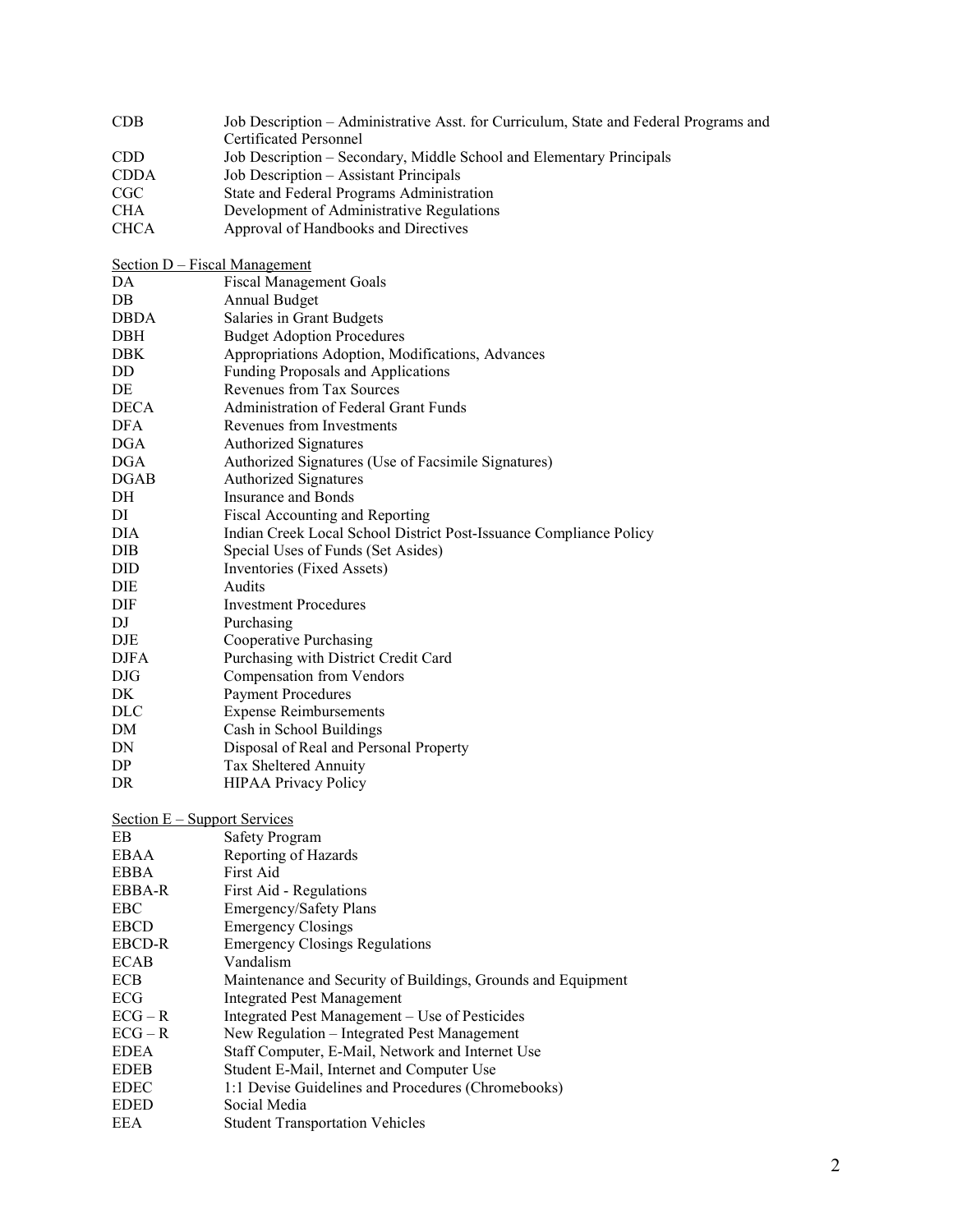| EEAB                        | School Bus Scheduling and Routing                                                  |
|-----------------------------|------------------------------------------------------------------------------------|
| <b>EEAC</b>                 | School Bus Safety Program                                                          |
| <b>EEACC</b>                | <b>Student Conduct on School Buses</b>                                             |
| <b>EEACD</b>                | Drug Testing for District Personnel Required to Hold a Commercial Driver's License |
| <b>EEACD-R</b>              | Drug Testing for District Personnel Required to Hold a Commercial Driver's License |
|                             | Regulations                                                                        |
| <b>EEACE</b>                | School Bus Idling                                                                  |
|                             |                                                                                    |
| EEACCA                      | Video Cameras on Transportation Vehicles                                           |
| <b>EEACCB</b>               | <b>Communication Devices on District Vehicles</b>                                  |
| <b>EEACCCC</b>              | School Bus Emergency and Evacuation Procedures                                     |
| <b>EEACD</b>                | Drug Testing for District Personnel Required                                       |
| <b>EEACD-R</b>              | Drug Testing for District Personnel Required to Hold                               |
| EEAD                        | Non-Routine Use of School Buses                                                    |
| EEBA                        | Transportation of Students in Board Owned Vehicles                                 |
| EF                          | Food Service Program                                                               |
| <b>EFA</b>                  | Wellness Program and Guidelines                                                    |
| <b>EFB</b>                  | Food Service Management/Free and Reduced-Price Food Services                       |
| EFC                         | Food Service Program Student Charge Policy                                         |
| EFF                         | Food Sale Standards                                                                |
| <b>EFG</b>                  | Student Wellness Program                                                           |
| ΕH                          | Personal Information Systems                                                       |
| EHA                         | Records Retention and Disposal                                                     |
| EHAA                        | Duties and Responsibilities of District Records Commission                         |
| <b>EHB</b>                  | Use of Electronic Signatures                                                       |
|                             |                                                                                    |
|                             | Section F – Facilities Development                                                 |
| FA                          | Facilities                                                                         |
| FK                          | <b>Renovation to Facilities</b>                                                    |
| FL                          | <b>Retirement of Facilities</b>                                                    |
|                             |                                                                                    |
|                             |                                                                                    |
|                             |                                                                                    |
| Section G - Personnel<br>GA |                                                                                    |
|                             | Personnel Policy Goals                                                             |
| GBA                         | Equal Employment Opportunity                                                       |
| <b>GBAA</b>                 | Verification of Employment Eligibility                                             |
| <b>GBAB</b>                 | Report of New Hires                                                                |
| GBAC                        | Criminal Records Check                                                             |
| <b>GBAE</b>                 | Physical Examination                                                               |
| <b>GBC</b>                  | Democratic/Ethical Principles                                                      |
| <b>GBCA</b>                 | <b>Staff Conflict of Interest</b>                                                  |
| <b>GBCB</b>                 | <b>Staff Conduct</b>                                                               |
| <b>GBCBA</b>                | Use of Tobacco, Alcohol or Controlled Substances by Coaches                        |
| GBE                         | Staff Health and Safety                                                            |
| GBE-R                       | Staff Health and Safety Regulations                                                |
| <b>GBEB</b>                 | <b>Blood Borne Pathogens</b>                                                       |
| <b>GBG</b>                  | <b>Staff Participation in Political Activities</b>                                 |
| <b>GBH</b>                  | <b>Staff-Student Relations</b>                                                     |
| <b>GBK</b>                  | Smoking on District Property by Staff Members                                      |
| <b>GBKA</b>                 | Smoke Free Schools                                                                 |
| <b>GBKB</b>                 | Employee Use of Alcohol and Other Drugs (Drug-Free Workplace)                      |
| GBL                         | Personnel Records                                                                  |
| GBP                         | Drug-Free Workplace                                                                |
| <b>GBQ</b>                  | Criminal Record Check                                                              |
| <b>GBR</b>                  | Family and Medical Leave                                                           |
| <b>GCAA</b>                 | Job Description - School Nurse                                                     |
| <b>GCAAB</b>                | Job Description - Family Medical Specialist                                        |
| <b>GCAB</b>                 | Job Description - Teacher<br>Job Description - District Technology Coordinator     |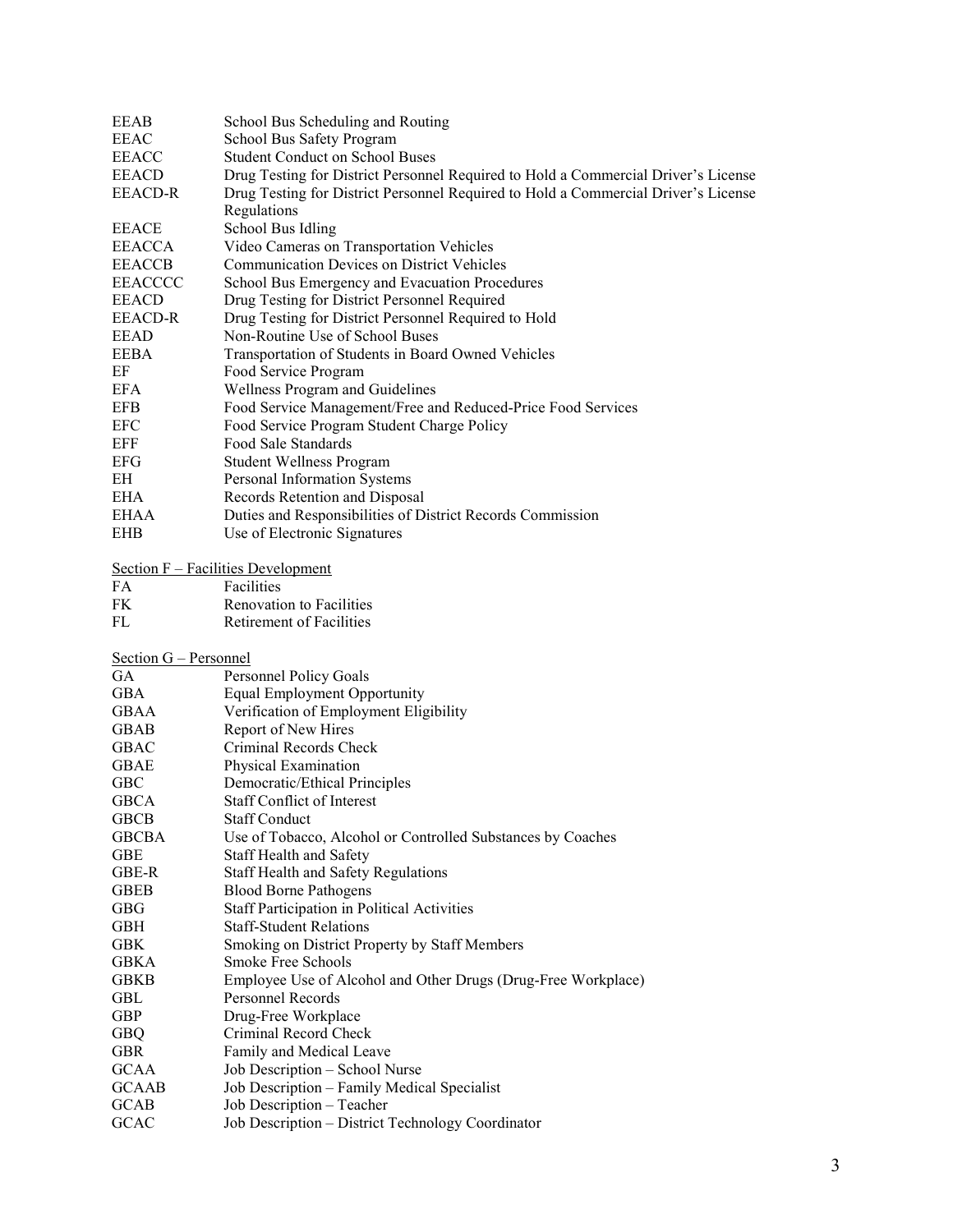| <b>GCAD</b>  | Job Description - District Coordinator of K-8 Library Services                         |
|--------------|----------------------------------------------------------------------------------------|
| $GCB-1$      | Professional Staff-Contracts and Compensation Plans (Teachers)                         |
| $GCB-2$      | Professional Staff Contracts and Compensation Plans (Administrators)                   |
| <b>GCBA</b>  | Professional Staff Salary Schedules                                                    |
| $GCBA-1$     | Compensation for Summer Educational Programs                                           |
| <b>GCBB</b>  | Professional Staff Supplemental Contracts                                              |
| <b>GCBCA</b> | Professional Staff - Purchasing Non-Contributing Retirement Credit                     |
| <b>GCBD</b>  | Professional Staff Leaves and Absences                                                 |
| GCBE-1       | <b>Administrator Contracts</b>                                                         |
| GCD          | Professional Staff Hiring                                                              |
| <b>GCDA</b>  | <b>Employment of Administrators</b>                                                    |
| <b>GCE</b>   | Substitute Teachers/Classified Personnel                                               |
| <b>GCGAA</b> | Central Office Administrators Salary Schedule                                          |
| GCGAA-10     | <b>Transportation Supervisor Salary Schedule</b>                                       |
| GCGAA-11     | District Network Administrator                                                         |
| <b>GCKA</b>  | Expectations of Persons Accepting Supplemental Contracts and Board Approved Volunteers |
| GCKAA-1      | Job Description - Head Cheerleader Coach                                               |
| GCKAA-2      | Job Description – Cheerleader Advisor (Junior High 7-8 and Grade 9)                    |
| GCKAA-3      | Job Description - Football Equipment Manager                                           |
|              |                                                                                        |
| GCL          | <b>Continuing Education Units</b>                                                      |
| <b>GCM</b>   | Professional Staff Development                                                         |
| <b>GCNA</b>  | <b>Evaluation of School Counselors</b>                                                 |
| GCN-1        | Indian Creek Local School District Teacher Evaluation Policy                           |
| $GCN-2$      | Evaluation of Professional Staff (Administrators Both Professional and Support)        |
| <b>GCPA</b>  | Reduction in Professional Staff Workforce                                              |
| <b>GCPD</b>  | Suspension and Termination of Professional and Support Staff Members                   |
| <b>GCPDA</b> | Administrative Personnel Suspension                                                    |
| <b>GCQE</b>  | <b>Faculty Passes</b>                                                                  |
| GD           | <b>Employment of Classified Personnel</b>                                              |
| <b>GDAA</b>  | Job Description - Treasurer/CFO                                                        |
| <b>GDAAA</b> | Job Description - Assistant to Treasurer - Budgetary Clerk/Secretary                   |
| GDAAB-1      | Job Description - Assistant to Treasurer - Payroll                                     |
| GDAAC-1      | Job Description - Assistant to Treasurer - Budgetary                                   |
| GDAB-1       | Job Description - Secretary to the Superintendent                                      |
| GDAC-1       | Job Description - Secretary to the Assistant Superintendent                            |
| GDAD-1       | Job Description - Central Office Secretary                                             |
| GDAF-1       | Job Description - Secretary - Indian Creek High School                                 |
| GDAG-1       | Job Description - Secretary to Principal(s) Indian Creek Junior High School            |
| GDAH-1       | Job Description - Elementary School Secretary                                          |
| GDAJ         | Job Description - Paraprofessional                                                     |
| GDAJA-1      | Job Description - Library Media Personnel                                              |
| <b>GDAJB</b> | Job Description - Multi-Handicapped Student Teacher's Aide                             |
| <b>GDAJC</b> | Job Description - Auxiliary Aid Program - Clerical Aide                                |
| GDAJC-1      | Job Description - Auxiliary Aid Program - Nurse's Aide                                 |
| <b>GDAJD</b> | Job Description - Classroom Aide - Severe Behavior Handicapped                         |
| <b>GDAJE</b> | Job Description - Educational Aide                                                     |
| GDAJE-1      | Job Description - Educational Aide - Educational Aide "Start" Program.                 |
| GDAK         | Job Description - Supervisor of Food Service                                           |
| GDAKA        | Job Description - Head Cook                                                            |
| <b>GDAKD</b> | Job Description - Cook/Cashier                                                         |
| GDAL         | Job Description - Transportation Supervisor                                            |
| <b>GDALA</b> | Job Description - School Bus Driver                                                    |
| <b>GDALB</b> | Job Description - Head Bus Mechanic                                                    |
| GDALBA       | Job Description - Bus Mechanic                                                         |
| <b>GDALC</b> | Job Description - Truck Driver                                                         |
| <b>GDALD</b> | Job Description - Bus Attendant of Students with Special Needs                         |
| GDALD-1      | Job Description - Bus Attendant of Early Childhood Students                            |
|              |                                                                                        |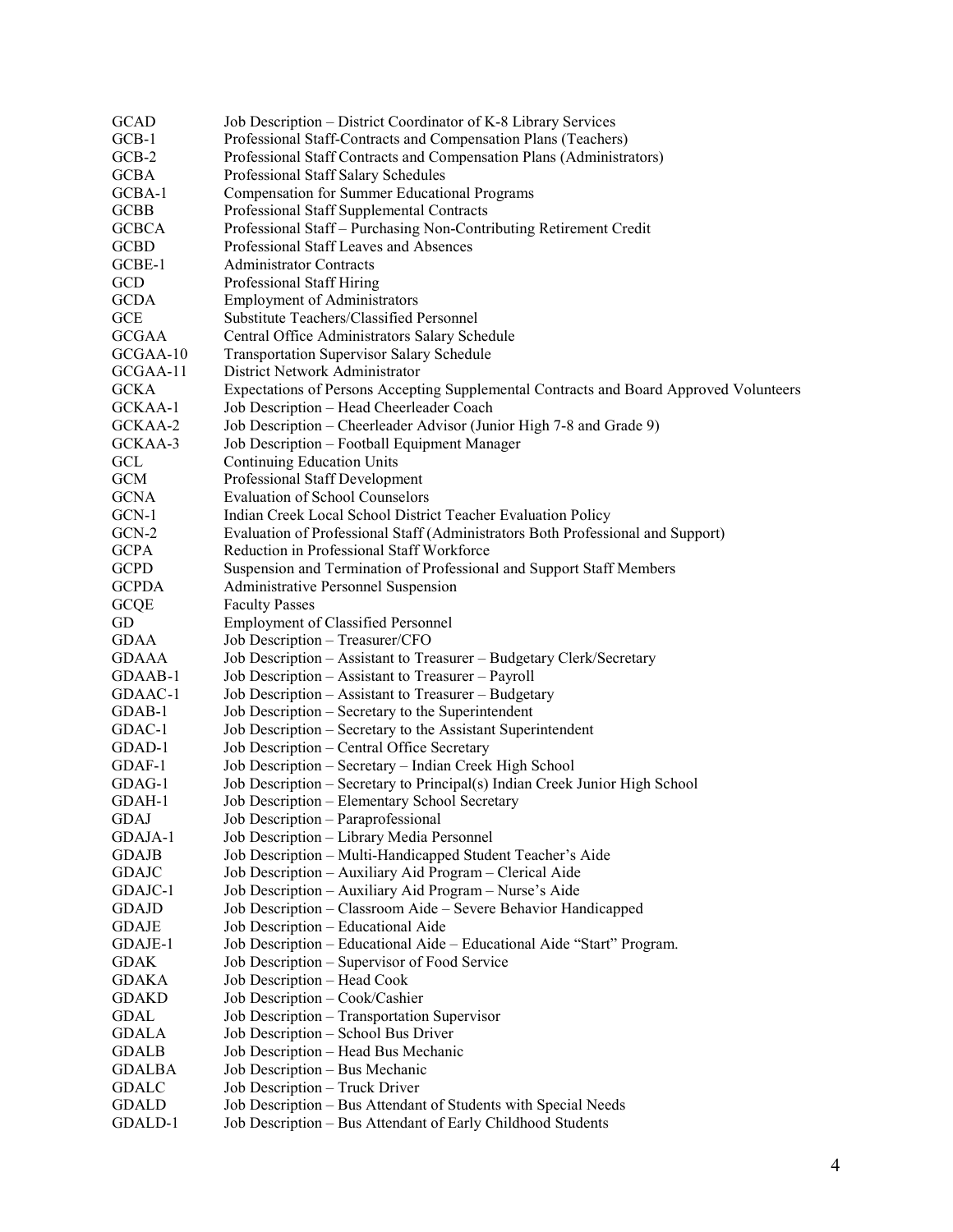| <b>GDAM</b>                | Job Description - Head Custodian                                                            |
|----------------------------|---------------------------------------------------------------------------------------------|
| <b>GDAMA</b>               | Job Description - Custodian I                                                               |
| <b>GDAMB</b>               | Job Description - Custodian II                                                              |
| <b>GDAMBA</b>              | Job Description - Short Time Custodian                                                      |
| <b>GDAMC</b>               | Job Description - Maintenance Person                                                        |
| <b>GDAMCA</b>              | Job Description - Assistant Maintenance Person                                              |
| GDAMD-1                    | Job Description - District Groundskeeper                                                    |
| GDB                        | <b>Support Staff Contracts and Compensation Plans</b>                                       |
| <b>GDBCA</b>               | Support Staff - Purchasing Non-Contributing Retirement Credit                               |
| <b>GDBDA</b>               | Support Staff Leaves and Absences                                                           |
| <b>GDBE</b>                | Support Staff Vacations and Holidays                                                        |
| GDC                        | Support Staff Recruiting/Posting of Vacancies/Hiring                                        |
| GDDA                       | Employment of Persons for Extra-Duty Assignments                                            |
| <b>GDGA</b>                | Central Office Personnel - Salary Schedule                                                  |
| <b>GDGAA</b>               | Central Office Operations and Management                                                    |
| GDGAA-1                    | <b>Building Operations and Management</b>                                                   |
| GDKAB-1                    | Job Description - Public Relations Coordinator                                              |
| GDKAC-1                    | Job Description - District Network Administrator                                            |
| GDKAC-2                    | Job Description - Lead Teacher - Elementary School                                          |
| GDKAC-3                    | Job Description - Lead Teacher - Junior and Senior High Schools                             |
| GDKAC-4                    | Literacy Assistant(s) - Elementary School                                                   |
| GDKAC-5                    | District WEB Master                                                                         |
| <b>GDKB</b>                | Job Description - Building Mentor Coordinator "START"                                       |
| <b>GDPD</b>                | Suspension, Demotion and Termination of Professional/Support Staff Members                  |
| <b>GPB</b>                 | Drug Free Workplace                                                                         |
|                            |                                                                                             |
| Section $H - Negotiations$ |                                                                                             |
| HDA.                       | Ratification of Labor Contracts                                                             |
| HO                         | Work Stoppage                                                                               |
|                            |                                                                                             |
| Section I - Instruction    |                                                                                             |
| IB                         | Academic Freedom                                                                            |
| IC                         | School Year/School Calendar                                                                 |
| <b>ICA</b>                 | Selection of Valedictorian and Salutatorian                                                 |
| IF                         | Curriculum and Instruction                                                                  |
| IFE                        | Curriculum Guides and Courses of Study                                                      |
| <b>IGAB</b>                | Human Relations Education                                                                   |
| <b>IGAG</b>                | Teaching About Drugs, Alcohol, and Tobacco                                                  |
| <b>IGAL</b>                | High School Credit Prior to Ninth Grade                                                     |
| <b>IGB</b>                 | Special Education Program                                                                   |
| <b>IGBA</b>                | Programs for Students with Disabilities                                                     |
| <b>EGBA-R</b>              | Programs for Students with Disabilities - Regulations                                       |
| <b>IGBB</b>                | Programs for Students Who Are Gifted                                                        |
| IGBB-F                     | Indian Creek Local School District Referral for Gifted Evaluation                           |
| IGBE                       | Remedial Instruction (Intervention Services)                                                |
| <b>IGBEA</b>               | Reading Skills Assessments and Intervention (Third Grade Reading Guarantee)                 |
| <b>IGBEA-R</b>             | Reading Skills Assessments and Interventions - $3rd$ Grade Reading Guarantee) - Regulations |
| <b>IGBEB</b>               | Academic Prevention/Intervention Services                                                   |
| <b>IGBH</b>                | <b>Educational Options</b>                                                                  |
| <b>IGBHB</b>               | <b>Innovative Programs</b>                                                                  |
| <b>IGBI</b>                | English as a Second Language (Limited English Proficiency)                                  |
| IGBJ                       | Title I Programs                                                                            |
| IGBL                       | Parental Involvement in Education                                                           |
| IGBM                       | Credit Flexibility                                                                          |
| IGBM - R                   | Credit Flexibility Regulations                                                              |
| IGCC                       | Scholars Program                                                                            |
| <b>IGCH</b>                | College Credit Plus                                                                         |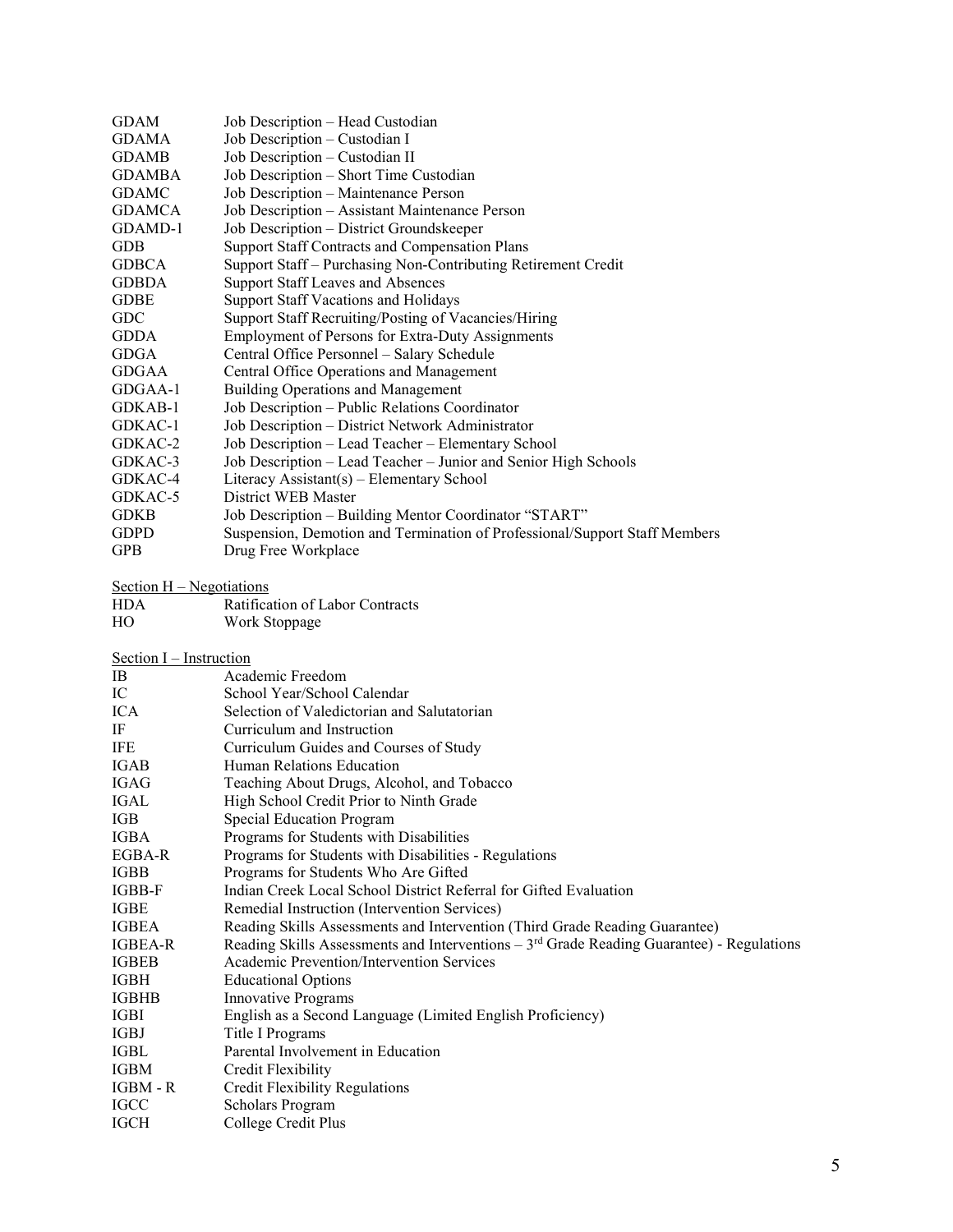| <b>IGCH-R</b>                | College Credit Plus Enrollment form and Counseling form                             |
|------------------------------|-------------------------------------------------------------------------------------|
| <b>IGD</b>                   | Co-Curricular and Extra-Curricular Activities                                       |
| $IGD-1$                      | Suspension from Extra-Curricular Activities                                         |
| <b>IGDA</b>                  | <b>Student Organizations</b>                                                        |
| <b>IGDAB</b>                 | National Honor Society                                                              |
| <b>IGDDA</b>                 | Cheerleading Policy                                                                 |
| IGDF                         | <b>Student Fundraising Activities</b>                                               |
| <b>IGDG</b>                  | <b>Student Activity Funds Management</b>                                            |
| IGDGA-1                      | Destination Imagination/Ohio Kids for Creativity                                    |
| IGDJ                         | Interscholastic Athletics                                                           |
| <b>IGDJB</b>                 | Athletic Rules and Regulations                                                      |
| IGDK                         | Interscholastic Extra-Curricular Eligibility                                        |
| <b>IGEE</b>                  | Awarding of High School Diplomas to Veterans                                        |
| <b>IIA</b>                   | Selection of Instructional Materials                                                |
| IIAA                         | Textbook Selection and Adoption                                                     |
| <b>IIAC</b>                  | Library/Media Center Materials and Books                                            |
| <b>IICA</b>                  | Field Trips                                                                         |
| IJ                           | Guidance Program                                                                    |
| <b>IJA</b>                   | Career Advising                                                                     |
| IKA                          | Grading Systems and Reporting Student Progress                                      |
| <b>IKAB</b>                  | Academic Acceleration, Early Entrance to Kindergarten, Early High School Graduation |
| <b>IKAB-F</b>                | Indian Creek School District - Referral for Acceleration form                       |
| <b>IKAA</b>                  | <b>Testing Programs</b>                                                             |
| <b>IKAC</b>                  | Graduation Recognition Class of 2022 and Beyond                                     |
| IKAE                         | Weighted Grades - Honors Courses                                                    |
| IKB                          | Out of School Assignments (Homework)                                                |
| IKC                          | Class Rank, Grades 9-12                                                             |
| <b>IKD</b>                   | Honor Roll                                                                          |
| <b>IKDA</b>                  | Principal's List                                                                    |
| IKE                          | Promotion and Retention of Students                                                 |
| IKF                          | <b>Graduation Requirements</b>                                                      |
| <b>IKFA</b>                  | Early Graduation                                                                    |
| <b>IKFAA</b>                 | Graduation Requirements - OWE                                                       |
| <b>IKFB</b>                  | <b>Graduation Exercises</b>                                                         |
| <b>IKFC</b>                  | Graduation Plans and Students at risk of not qualifying for a high school diploma   |
| IL                           | <b>Testing Programs</b>                                                             |
| IL-R                         | <b>Testing Programs (Regulations)</b>                                               |
| <b>ILBA</b>                  | Proficiency Testing Policies                                                        |
| ILD                          | Special Accommodations for Students and Testing                                     |
| <b>IND/INDA</b>              | School Ceremonies and Observances/Patriotic Exercises                               |
| <b>ING</b>                   | Animals in the Schools                                                              |
| $ING - R$                    | Animals in the Schools - Regulations                                                |
| Ю                            | Career and Technical Education Program                                              |
| $_{\rm IP}$                  | Virtual Learning Program and Policies                                               |
|                              |                                                                                     |
| $Section J - Students$<br>JA | <b>Student Policy Goals</b>                                                         |
| JB                           | <b>Equal Educational Opportunity</b>                                                |
| JBA                          | Title I Comparability Compliance Procedures NCLB, Section 1120(c) and Timeline      |
| <b>JCAA</b>                  | Intra-District Open Enrollment                                                      |
| <b>JCAB</b>                  | Inter-District Open Enrollment                                                      |
| JEA                          | Compulsory School Attendance                                                        |
| JEB                          | Entrance Age (Mandatory Kindergarten)                                               |
| JEBB                         | School Admissions                                                                   |
| JEBA                         | Early Entrance to Kindergarten                                                      |
| JEC                          | Initial Admission of Students                                                       |
|                              |                                                                                     |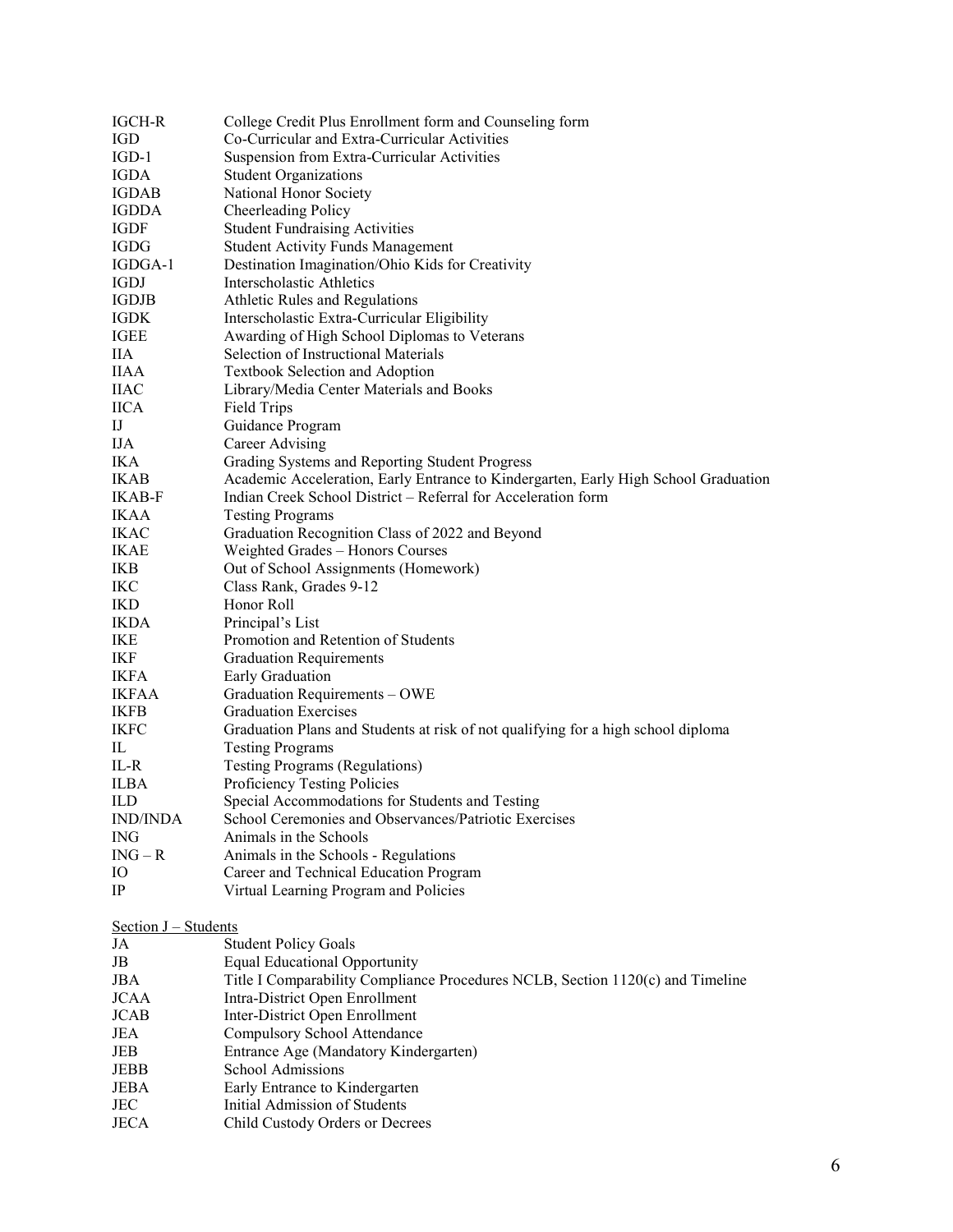| <b>JECAA</b>   | <b>Enrollment of Home Education Students</b>                              |
|----------------|---------------------------------------------------------------------------|
| <b>JECAB</b>   | Admission of Homeless Students                                            |
| <b>JECAB-R</b> | Admission of Homeless Students Regulations                                |
| JECB           | Enrollment of Children of Non-Resident Parents                            |
| <b>JECBB</b>   | Foreign Exchange Students                                                 |
| <b>JECBC</b>   | Admission of Students from Non-Chartered Schools                          |
| <b>JECBD</b>   | Students Transferring from State-Approved, Non-Public Schools             |
| <b>JECC</b>    | Assignment of Students to Schools                                         |
| <b>JECE</b>    | Withdrawal from School                                                    |
| JED            | <b>Student Absences and Excuses</b>                                       |
| JED-R          | Student Absences and Excuses - Regulations                                |
|                |                                                                           |
| <b>JEDA</b>    | Habitual Truancy - Loss of Driving Privileges                             |
| JEDAA          | Habitual Truancy Intervention Strategies                                  |
| JEDB           | <b>Student Dismissal Precautions</b>                                      |
| JEE            | Student Attendance Accounting (Missing and Absent Children)               |
| JEG.           | Exclusions and Exemptions from School Attendance                          |
| JEGA           | Permanent Exclusion                                                       |
| <b>JFA</b>     | <b>Student Conduct and Disciplinary Procedures</b>                        |
| <b>JEFB</b>    | Released Time for Religious Instruction                                   |
| <b>JFC</b>     | Code of Student Conduct                                                   |
| JFCAA          | Athletes Dress for Away Athletic Contests                                 |
| <b>JFCB</b>    | Care of School Property                                                   |
| <b>JFCEA</b>   | Anti-Gang Policy                                                          |
| <b>JFCB</b>    | Care of School Property                                                   |
| <b>JFCEA</b>   | Anti-Gang Policy                                                          |
| <b>JFCF</b>    | Hazing and Bullying Policy (Harassment, Intimidation and Dating Violence) |
| $JFCF - R$     | Hazing and Bullying Policy (Harassment, Intimidation and Dating Violence) |
| JFCG           | Use of Tobacco                                                            |
| <b>JFCH</b>    | Student Use of Alcohol and Other Drugs (Drug Free Schools)                |
| <b>JFCIA</b>   | Counterfeit or Look-Alike Drugs                                           |
| <b>JFCJ</b>    | Weapons in the schools                                                    |
| <b>JFCJA</b>   | <b>OHSAA Use of Starting Devices</b>                                      |
| <b>JFCK</b>    | Use of Electronic Equipment by Students                                   |
| JFE            | <b>Pregnant Students</b>                                                  |
| JFG            | <b>Student Interrogations and Searches</b>                                |
| JFG-R          | <b>Student Interrogations and Searches Regulations</b>                    |
| JG             | <b>Student Discipline</b>                                                 |
|                |                                                                           |
| JGA            | Corporal Punishment                                                       |
| JGD            | <b>Student Suspension</b>                                                 |
| JGDA           | <b>Emergency Removal of Student</b>                                       |
| JGE            | <b>Student Expulsion</b>                                                  |
| JGF            | Discipline of Students with Disabilities                                  |
| JGF-R          | Discipline of Students with Disabilities (Regulations)                    |
| JHC            | <b>Student Health Services and Requirements</b>                           |
| <b>JHCA</b>    | Physical Examinations of Students                                         |
| JHCB           | Immunizations                                                             |
| <b>JHCCB</b>   | <b>Bed Bugs</b>                                                           |
| <b>JHCC</b>    | Communicable Diseases                                                     |
| <b>JHCCA</b>   | Control of Head Lice                                                      |
| JHCD           | Administering Medicines to Students                                       |
| JHCD-R         | Administering Medicines to Students - Use of Epinephrine Auto-Injectors   |
| <b>JHCDD</b>   | Self-Administration of Asthma Medication                                  |
| JHF            | Pupil Health and Safety                                                   |
| JHFD           | Student Automobile Use                                                    |
| JHG            | Reporting Child Abuse                                                     |
| JHH            | Notification About Sex Offenders                                          |
| JHI            | Untimely/Accidental Death of a Student                                    |
|                |                                                                           |